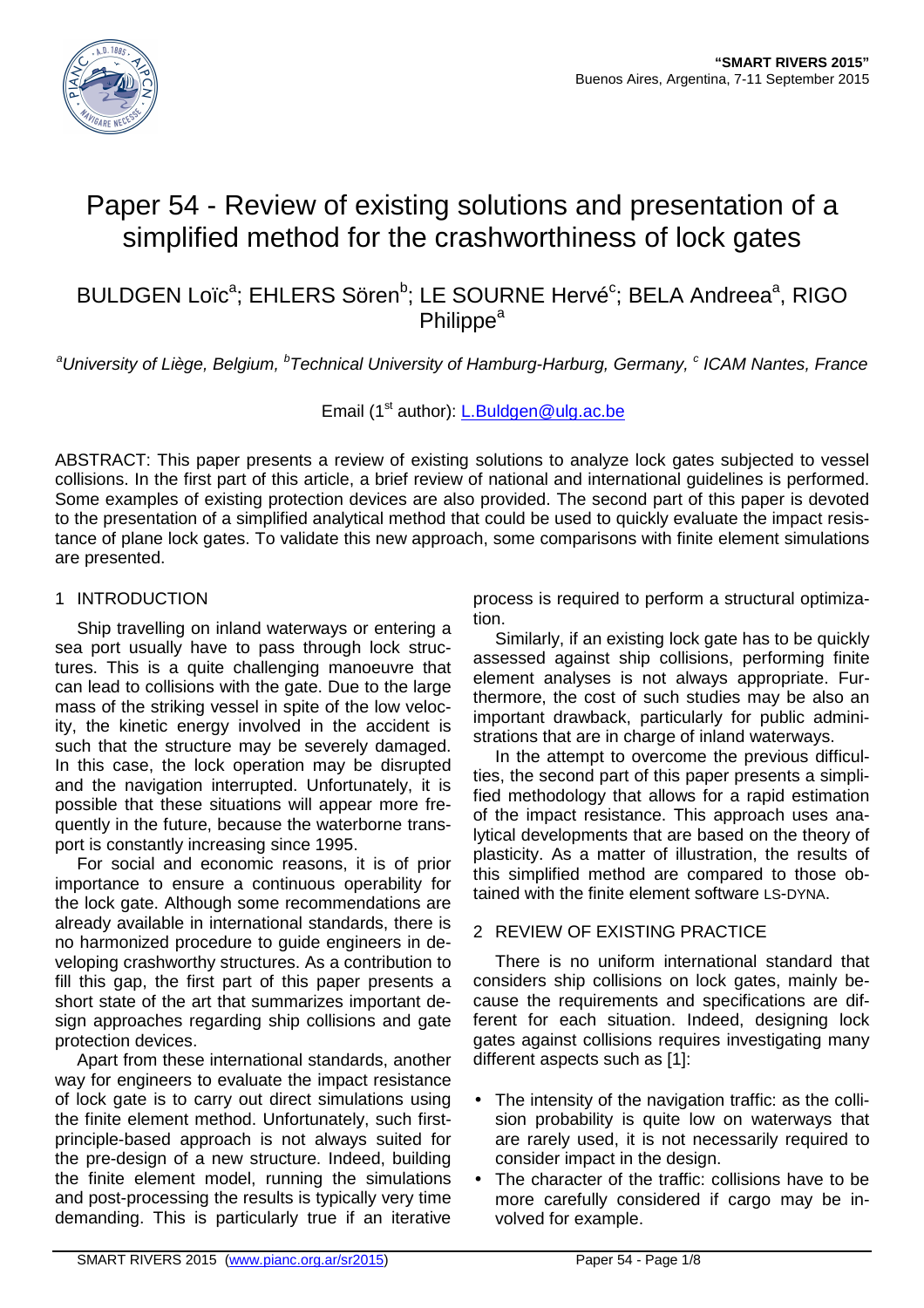

The economical consequences: if the gate is too severely damaged, in addition to the repair cost, the interruption of the traffic may also lead to non negligible consequences.

Integrating all previous points in a uniform procedure has not been done so far and would be a quite laborious task. Furthermore, in addition to the points mentioned above, the design process should also include some probabilistic aspects [2]]. Indeed, the probability of minor collisions causing small damages to the lock is known to be quite high, but assessing the probability of having major collisions with more severe consequences is not straightforward. Unfortunately, all these issues are only partly taken into account in the list of important reference hereafter.

### 2.1 Design procedure of Eurocode 1

Collisions are scarcely treated in Eurocode 1 (EN 1991-1-7) and there is no clear recommendation for lock gates. Some indications are given for the design of massive structures that may be regarded as perfectly rigid during the impact, such as bridge piers. Some formulae and tables are available to calculate equivalent static forces that could be integrated in the design.

Excepted for minor collisions involving very small vessels, Eurocode 1 should not be applied to calculate lock gates because the structure may not be seen as rigid. The impact causes damages to the gate and the vessel, which means that the energy is dissipated by both of them. Obviously, this contradicts the assumptions of Eurocode 1.

## 2.2 Design procedure in Germany

For inland navigation locks, the German philosophy (DIN 19704 and DIN 19703) is to prevent collisions by protection devices, such as cables for example (see section 3). These devices should be capable to absorb a kinetic energy within a range of 1  $M$  to 2  $M$ . Alternatively, this recommendation can be circumvented for any particular case by considering the energy of a suitable design vessel with a velocity of  $1 m/s$ .

Regarding sea navigation locks, due to the large width of the chamber, using protection devices is not always possible. In this case, an impact load of  $300 \, kN$  should be considered. Furthermore, the upstream and downstream gates should have the same design and a standby additional gate should be provided in case of major damages.

## 2.3 Design procedure in Panama

Vessel collisions have been considered for the new set of locks in the Panama Canal through requirements published by the ACP (Panama Canal Authority). Two situations have to be analyzed [3]:

- The closed gates should be designed to resist an impact by a vessel with a mass of 160000 tons and an initial velocity of 1 knot. For this scenario, the watertightness and the capability of retracting the gates in their recesses have to be preserved.
- Less severe impact from vessels with displacements ranging from 75000 to 160000 tons should also be considered. For these situations, only minor damages are expected, such that "the lock gate must be able to be fully floated and moved into its recess or be floated out of the lock chamber. Floating of the gates stabilized in their upright position shall still be possible after complete flooding of watertight zones due to local damage after a ship collision" [3].

# 2.4 Design procedure in the United States

In the United States, some recommendations are available from the US Army Corps of Engineers (EM 1110-2-2105 and EM 1110-2-2703). In these references, the impact force and the design procedure vary according to the type of lock gate (mitre, sector or lifting gates for example). Different values of equivalent static loads are proposed with their application points. These ones can be used within the load resistance factor method (LRFD) or the allowable stress design (ASD) recommended for the calculation of steel structures (EM 1110-2-2105).

In addition to the previous points, other practical information is also provided by the US Army Corps of Engineers, such as protecting mitre gates with bumpers and fenders for example.

## 2.5 Design procedure in France

The French Institute for Inland and Maritime Waterways (CETMEF) has provided some useful guidelines [4] that can be used to evaluate the striking forces during a collision on a lock gate. According to these recommendations, the most critical scenario is the case of a ship moving downstream and colliding with the downstream gate of the lock. For this configuration, the initial kinetic energy can be evaluated by:

$$
E=C_mC_cC_s\frac{M_0V_0^2}{2}
$$

where  $M_0$  and  $V_0$  denote the mass and the velocity of the vessel.  $C_m$  is a coefficient introduced to account for the mass of water that is also displaced during the motion of the ship  $(C_m \sim 1.2)$ .  $C_s$  is a coefficient smaller than unity that accounts for the energy dissipated by the deformation of the bow. It is mainly influenced by the stiffness difference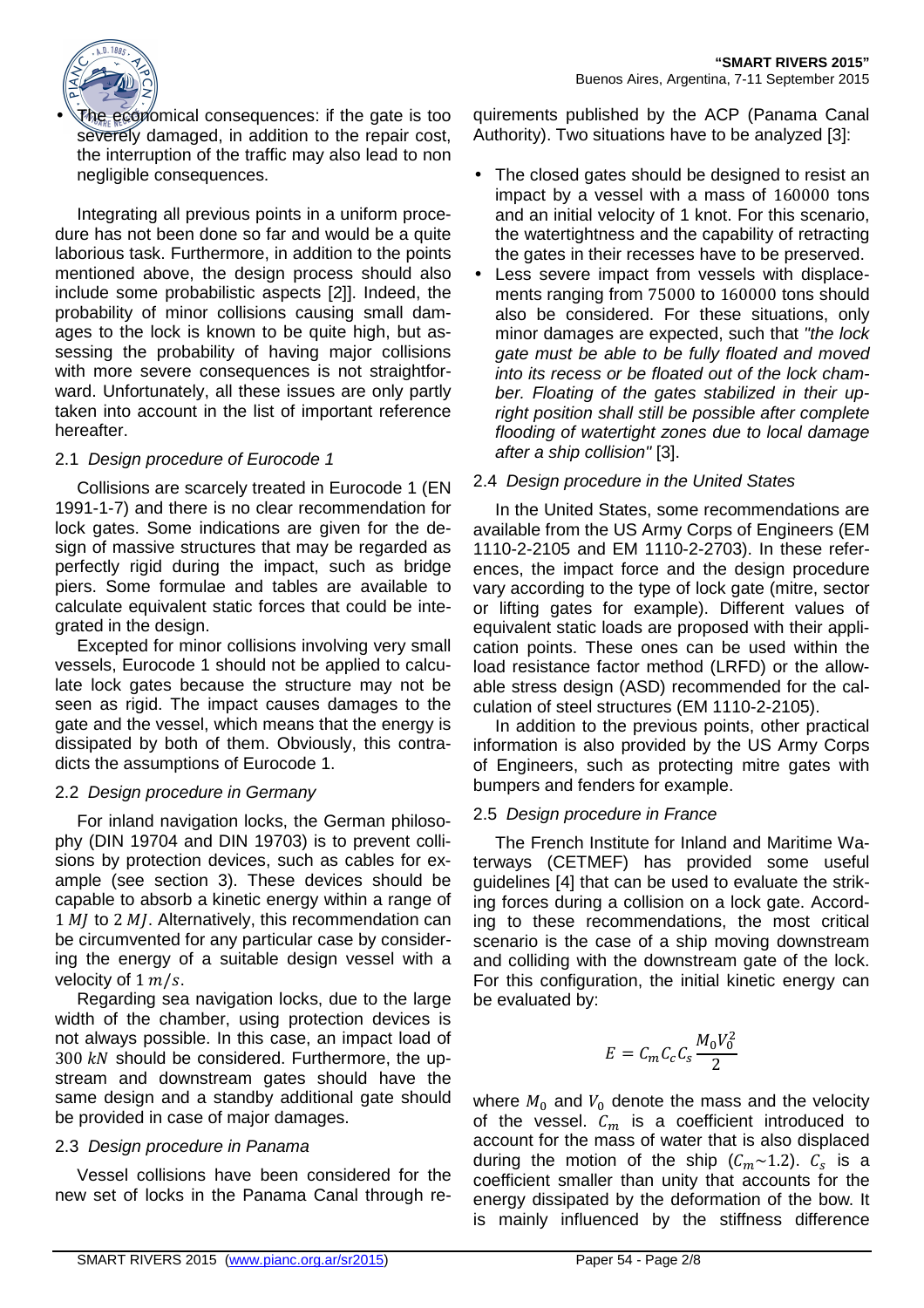

between the ship and the gate (taking  $C_s = 1$  is conservative). Finally,  $C_c$  is a coefficient used to model the loss of velocity due to the piston effect  $(C_c \sim 0.8)$ .

Once the total energy  $E$  that has to be dissipated is evaluated, some formulae are available to calculate the quasi-static force  $F$  that has to be applied on the gate. According to the magnitude of  $F$ , we have:

- If  $F < 6$  MN:  $F = 60\sqrt{E/30}$
- If  $F \ge 6$  MN:  $F = 1.6 \cdot \sqrt{13.32 + 1.25E}$

Unfortunately, this simple procedure was initially developed for collisions on quay walls with the assumption of having a perfectly rigid structure, which is not necessarily realistic for lock gates.

### 3 EXAMPLES OF PROTECTION DEVICES

One of the most simple protection systems against vessel impact is to attach some wooden beams directly to the structure. Alternatively, neoprene can also be used due to its better resilient properties. Such devices are expected to act as dampers because a non-negligible amount of the collision energy can be dissipated through their potentially high deformation capacities.

Unfortunately, it is clear that the previous solutions are only suitable in case of minor impacts. Consequently, if more severe scenarios could be expected, another option is to use protection systems that are placed before the gate. Some examples are discussed below [1]:

- In Figure 1 a floating mobile barrier is placed before the curved gate in order to prevent collisions from ship entering into the chamber. The barrier moves vertically as the water level increases inside the lock. Once the maximal level is reached, the barrier is retracted to leave the passage free for navigation.
- In Figure 2 the gate is protected by an additional grillage that has a structure similar to a mitre gate but without the plating. It is maneuvered by two hydraulic jacks and prevents ship from entering into the chamber before the gate has been totally opened.
- In Figure 3 a shock-absorbing beam is placed before the mitre gate. A similar idea is shown in Figure 4 where a cable is used to stop the vessel travelling with a too high velocity near the lock entrance. Of course, instead of using only one cable, a network of horizontal cables can also be used.



Figure 1: Floating mobile barrier



Figure 2: Protection grillage



Figure 3: Shock-absorbing beam



Figure 4: Cable

### 4 SIMPLIFIED ANALYTICAL METHOD

From all the international recommendations mentioned in section 2, it appears that none of them is entirely satisfactory, because they are mainly based on the assumption of a rigid structure. Consequently, another way for engineers to evaluate the collision resistance of a lock gate is to use finite element simulations. Unfortunately, such an ap-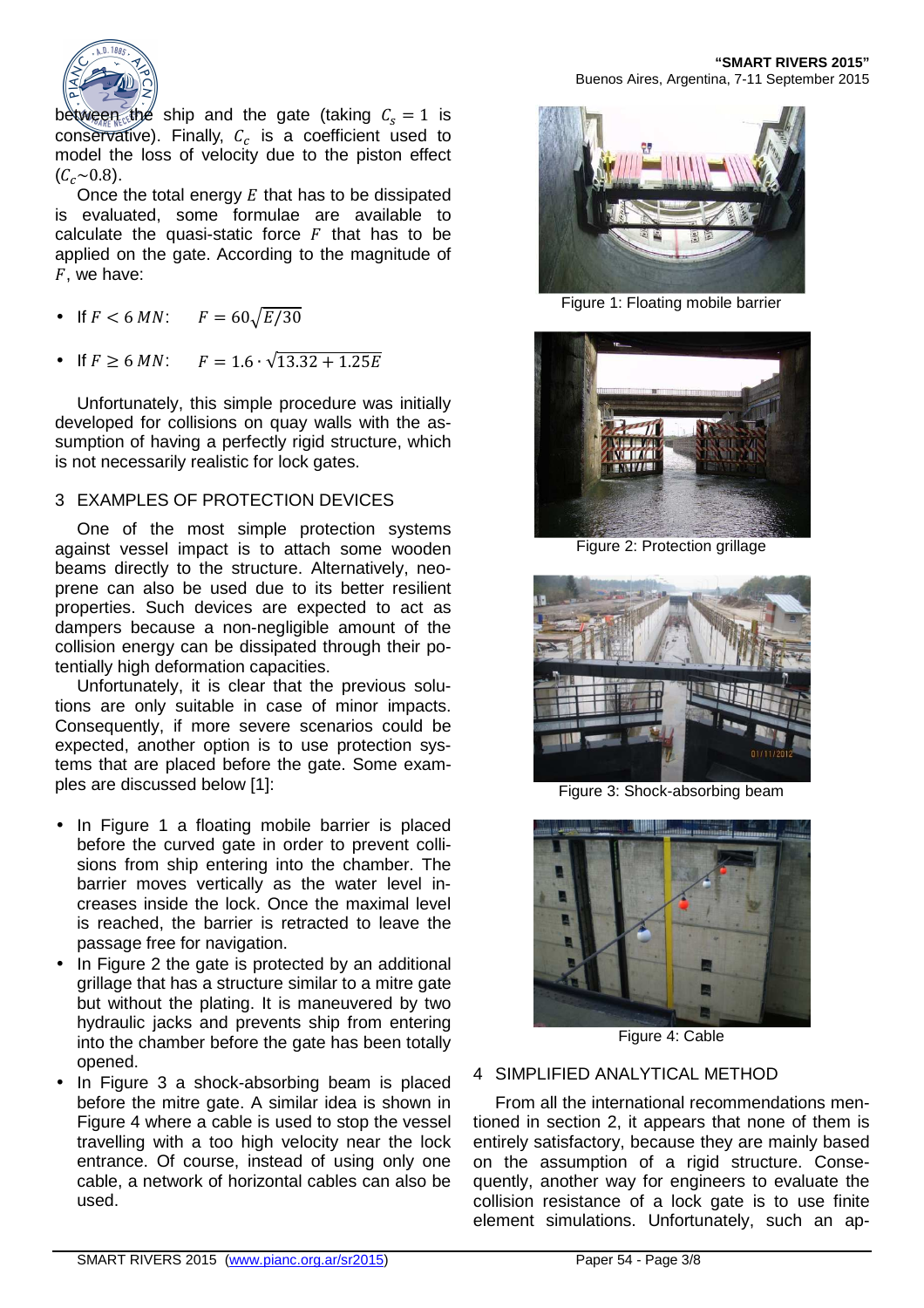

proach is not always suitable, because it may be too time-demanding. In order to fill this gap, this section presents a new simplified method according to [8] that allows for a rapid estimation of the collision resistance of plane lock gates.

### 4.1 Deformation sequence

In this simplified approach, it is conservatively assumed that the striking vessel is perfectly rigid, which implies that its initial kinetic energy has to be entirely dissipated by the deformation of the gate. In order to establish an analytical procedure, it is assumed that the gate may deform in two different manners during the impact (Figure 5):

- The local deforming mode (1), which is associated to a localized indentation of the striking vessel. During this process, the major part of the structure is not affected by the impact and the penetration of the vessel is mainly allowed by the crushing of some elements in a confined area.
- The global deforming mode (2), which is associated to an overall deformation of the gate. In this case, the striking vessel continues to move forward by imposing displacements on the entire gate.



Figure 5: Local and global deforming modes

At the beginning of the collision process, it is clear that the gate will be affected in a quite small region, which means that the local mode is first activated. Nevertheless, a larger part of the structure will be progressively involved, which implies that there should be a switch from the local to the global

behavior. It is therefore required to detect when this transition is likely to take place.

To do so, for a given penetration  $\delta$  of the striking vessel, the resistance is calculated in both the local and the global deforming modes, which leads to  $P_{loc}$ and  $P_{alob}$ . These values are then combined according to the following rules (Figure 6):

If 
$$
P_{loc} < P_{glob}
$$
: Local deforming mode:  $\begin{cases} \delta < \delta_t \\ P = P_{loc} \end{cases}$   
\nIf  $P_{loc} = P_{glob}$ : Transition:  $\begin{cases} \delta = \delta_t \\ P_{glob} = P_{loc} \end{cases}$   
\nIf  $P_{loc} > P_{glob}$ : Global deforming mode:  $\begin{cases} \delta > \delta_t \\ P = P_{glob} \end{cases}$ 

where  $\delta_t$  is the particular value of the penetration  $\delta$ corresponding to the transition between the local and global behaviours. This procedure is presented in Figure 6, from which it transpires that the analytical derivation of  $P$  may be achieved by solving two different problems consisting in finding closed-form solutions for  $P_{loc}$  and  $P_{alob}$ .



Figure 6: Combination of the local and global resistances

## 4.2 Derivation of the local resistance

To calculate the local resistance  $P_{loc}$ , the gate is divided into a set of  $N$  large structural entities called super-elements. Each of them is characterized by a law giving its individual resistance  $P_i$  as a function of the penetration  $\delta$ . In the case of plane lock gates with a single plating, four different types of superelements are required. They are briefly described hereafter and depicted in Figure 7:

• Type A: this type of super-element is used to represent plating elements bounded by two vertical frames and two horizontal girders. They are modeled as a simply supported plate submitted to an out-of-plane impact load. In this case, the resistance is mainly provided through the development of tensile membrane forces.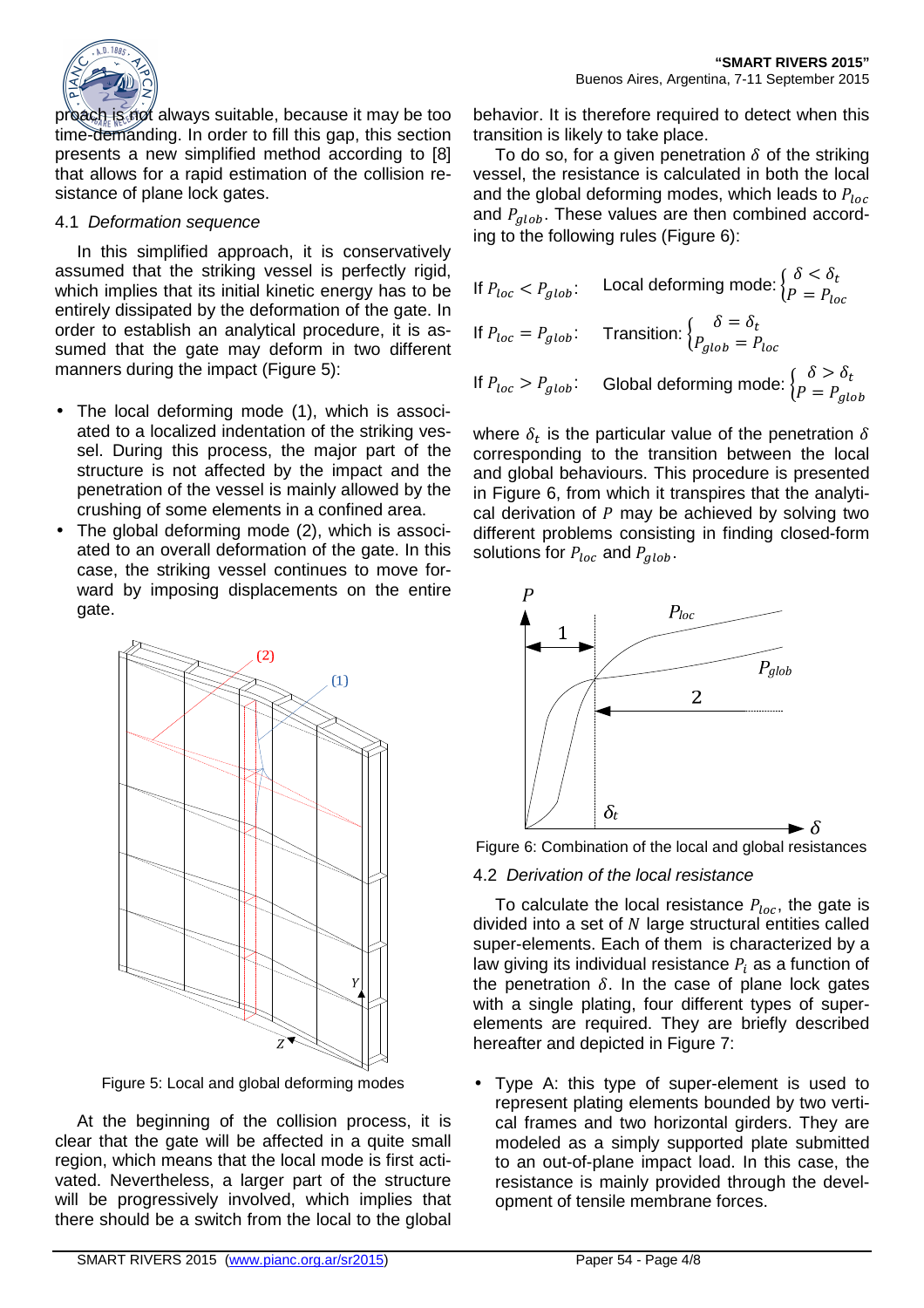

- $\sqrt{2\pi}$   $\frac{1}{2}$  (this type of super-element is used to model portions of vertical frames limited by two horizontal girders. For such elements, it is worth noting that the collision may not appear on one of their intersection. In other words, they are always impacted somewhere between the two delimiting horizontal girders (otherwise they have to be treated as a type C element). During the collision, these components are submitted to a successive folding process.
- Type C: this type of super-element is introduced to treat impacts occurring on the intersection between horizontal girders and vertical frames. They are supposed to be crushed axially, which also requires the development of successive folds.
- Type  $D$ : type  $D$  is the same as type  $B$  but is this time applicable to portions of horizontal girders bounded by two vertical frames. Here again, the impact may not take place on their extremities.



Figure 7: The four different types of super-elements

For each of the four different types introduced above, by applying the upper-bound method, it is possible to derive analytical formulations relating the resistance of the super-element to the indentation  $\delta$ . For conciseness, these calculations are not detailed in this paper, but more information can be found in references [5] to [8]. By doing so, each of the  $N$  super-elements constituting the gate is characterized as being of type A, B, C or D and its individual resistances  $P_i$  may be evaluated by an analytical formula. Finally, to evaluate the local resistance  $P_{loc}$ , the two following hypotheses are postulated:

- A super-element remains inactive (i.e.  $P_i = 0$ ) as long as it is not in contact with the striking bow.
- The super-elements are assumed to be decoupled, so they do not influence each others during the impact.

With these assumptions, the local resistance  $P_{loc}$ may be simply obtained by summing all the individual contributions coming from the  $N$  superelements, i.e.:

$$
P_{loc} = \sum_{i=1}^{N} P_i(\delta)
$$

This last equation provides an estimation of the resistance associated to the localized crushing of the gate near the contact area. The next step is now to perform a similar derivation for the global mode.

### 4.3 Derivation of the global resistance

The resistance  $P_{glob}$  in the global mode is derived under the hypothesis that the gate is forced into an overall motion, where the bending effects are preponderant (Figure 8). During such a movement, it is clear that the main contribution to the resistance is coming from the horizontal girders and not really from the vertical frames because these latter mainly follows the bending motion without dissipating a large amount of energy.



Figure 8: Global bending motion of the gate

As a consequence, if the structure is reinforced by  $M$  horizontal girders, it may be seen as a set of  $M$  independant simply-supported beams. These ones are bent in their plane and submitted to an individual displacement  $\delta_k$  (Figure 9) that may be related to the ship penetration  $\delta$  through simple analytical relations.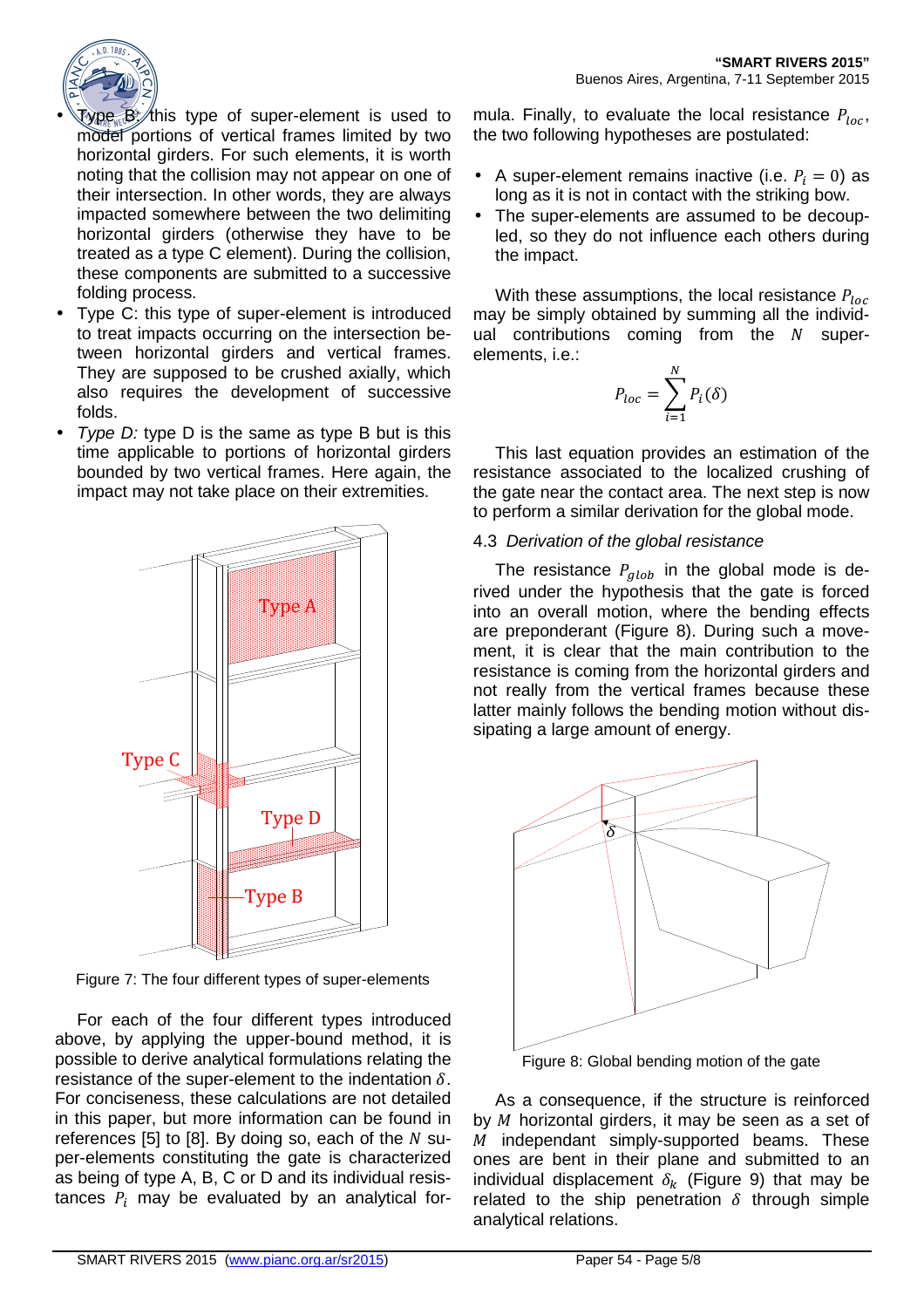

Figure 9: Beam model and displacement field during the global deforming mode

Of course, during this overall motion, each of the M girders opposes an individual resistance  $P_k$ , which can be simply evaluated by using the classical beam theory in the elastic and plastic regimes. For conciseness, the analytical derivation of  $P_k$  will not be presented here but more information can be found in [8]. Here again, the global resistance  $P_{alob}$ is calculated by summing all the individual contributions  $P_k$ :

$$
P_{glob}(\delta) = \sum_{k=1}^{M} P_k(\delta)
$$

Finally, it appears that  $P_{loc}$  and  $P_{glob}$  can be evaluated by the closed-form expressions given in sections 4.2 and 4.3 respectively. These solutions may then be combined in accordance with the rules presented in section 4.1 to find an approximation of the gate resistance  $P$ .

#### 4.4 Numerical validation

To validate the analytical approach detailed here above, it is now applied to the lock gate depicted in Figure 10. This gate has five horizontal girders and six vertical frames. Smaller stiffeners of rectangular cross-section regularly reinforce the plating. The gate is made of mild steel, with a Young modulus of  $210$  GPa and a yield stress of 235 MPa. The aim is to compare the analytical prediction  $P$  calculated in section 4.1 with numerical solutions obtained by simulating the collision with the LS-DYNA software. As a matter of illustration, two different vessels will be considered:

• A conventional bow having a parabolic shape without bulb (Figure 11).

• A river barge with a more rectangular shape (Figure 12).



Figure 10: Lock gate used for validation

The two striking ships are perfectly rigid. They have a total mass of 4000 tons and an initial velocity of  $2 m/s$ , which corresponds to a kinetic energy of  $8$   $M$ . The simulations are stopped when this energy has been entirely dissipated by the deformation of the gate.



Figure 11: Conventional bow



Figure 12: River barge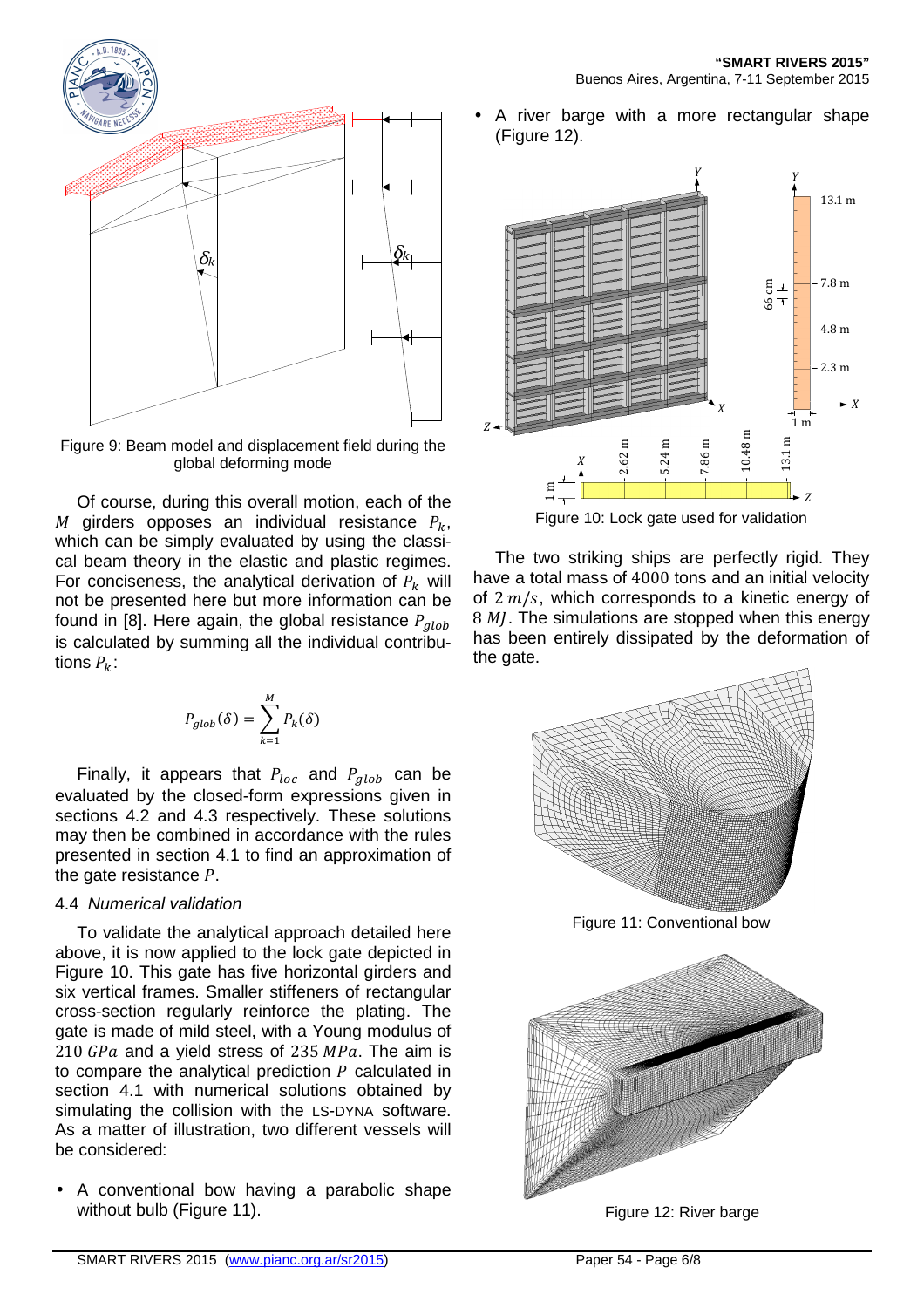The resistance obtained by the present simplified approach is compared to the numerical solutions of LS-DYNA on Figure 13 for a conventional bow and on Figure 14 for a river barge. As it can be seen, the agreement between the two curves is satisfactory. Apart from the examples presented in this paper, many other validations have been performed. In each case, the maximal penetration of the striking vessel predicted by the analytical method has been found to be conservative and in an acceptable agreement with the finite-element results. Such observations show that it is possible to quickly approximate the impact resistance of a lock gate without having to resort to numerical simulations.





Figure 13: Numerical and analytical results for an impact by a conventional bow



Figure 14: Numerical and analytical results for an impact by a river barge

#### 5 CONCLUSION

In this paper, a review of the existing practice is performed regarding vessel impacts on lock gates. From this brief overview, it can be seen that the methods used in national or international standards are quite different, which means that there is no uniform guideline for the design of lock gates against collisions. Furthermore, most of the available methods involve the derivation of a quasi-static force that is calculated under the assumption of a perfectly rigid structure, which is not necessarily realistic for lock gates.

In order to circumvent this difficulty, an option is to design protection systems to avoid severe damages to the gate. This approach is widely used in Germany and some examples of protection devices are listed in this paper.

Alternatively, another option to study the impact resistance of lock gate is to perform finite element simulations. Unfortunately, doing so may be timeconsuming because building the model, running the simulations and post-processing the results is a quite long process. To avoid this difficulty, a simplified analytical method is also presented in this paper.

In this approach, the derivation of the resistance is based on the idea that the gate exhibits two different successive behaviours. At the beginning of the collision, a local deforming mode is postulated, which means that there is only a localized crushing of some components near the impact point. However, when the ship moves forward, there is a switch from this local behaviour to a global one, involving an overall bending of the entire gate. During the first phase, the analytical derivation is based on the super-element method. To do so, the structure is divided into large entities, each of them being characterized by a closed-form relation giving its individual contribution to the local resistance. This one is then simply obtained by considering all the activated super-elements. During the second phase, the gate is assimilated to a set of horizontal beams that are simply bent between the two lock walls. Doing so provides an estimation of the global resistance. As a matter of validation, the results provided by the simplified method are compared to numerical solutions of the LS-DYNA software, from which a quite satisfactory agreement is observed.

As a final comment, it is worth emphasizing that using this simplified method or another approach recommended in national or international guidelines should be restricted to the early design stage of a lock gate. Indeed, these methods are too approximate to provide accurate results that could be valuable at a final design stage, for which the use of finite element simulations is still recommended for the most critical scenarios.